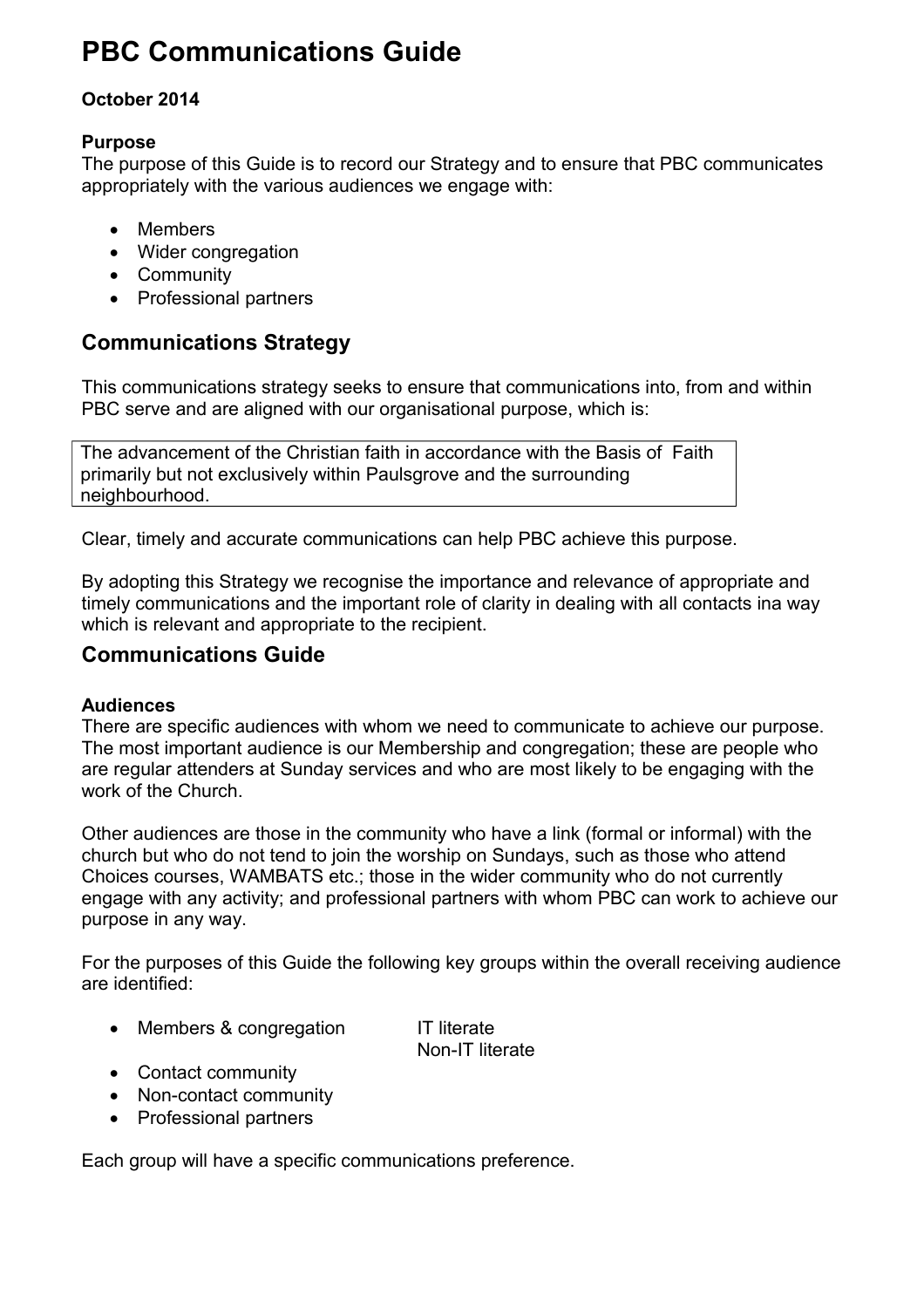### **Messages**

Consistency is key to our messages. Whatever the method of delivery, each audience must receive it in a way that they can relate to. This requires us to ensure our communications are appropriate to the intended audience – which may vary from professional partners through to people who struggle with written English or for whom English is not their frst language.

To maximise impact we should summarise the key message in any specific communication item in three key points which can if necessary be repeated. In other words:

- Tell people what you are about to say
- Say it
- Tell them what you've said

#### **Tools and activities**

The communications preference survey carried out in May 2014 identified that the key delivery media are:

- Oral announcements
- Printed news sheet
- Printer news letter
- Web item
- Facebook / Twitter (linking to web item)
- Specific letter
- Notice boards

#### **Resources and timescales**

The Guide is intended to help PBC to deliver our communications strategy, which is to do what we promise and never over promise. Within the context of this Guide we will use our resources to meet timescales for the issue of information (i.e. prior notice of events, prior notice of meetings and issue of documents for meetings).

#### **Evaluation and amendment**

Having performed an initial communications audit we will undertake to monitor the effectiveness of our Guide by repeating the audit on a regular basis. This will be coordinated by the Programme Team. The audit will use the same set of 'open' questions with appropriate prompts and benchmarks. This will also ensure that our Communications Strategy can be reviewed regularly, three years between reviews.

#### **Channels**

#### 1. Oral announcements

Oral announcements will be made as required during the Sunday service. It is intended that unless the matter is one of urgency, these oral announcements will serve to reinforce items already communicated by other means (see below).

#### 2. News sheet

A weekly news sheet will be prepared by the Church Administrator and published to the web site (with Facebook and Twitter being automatically updated at the same time) no later than 6pm Friday. Those who have signed up for email notification will also receive an email with a link to the web site as part of this automatic notification.

30 printed copies of the news sheet (including a number in large print) will be prepared for issue at the service on Sunday by the Stewards, to anyone requesting a copy or who has no access to electronic means of communication.

The news sheet is posed on the public area of the web site so can be seen by any website visitor.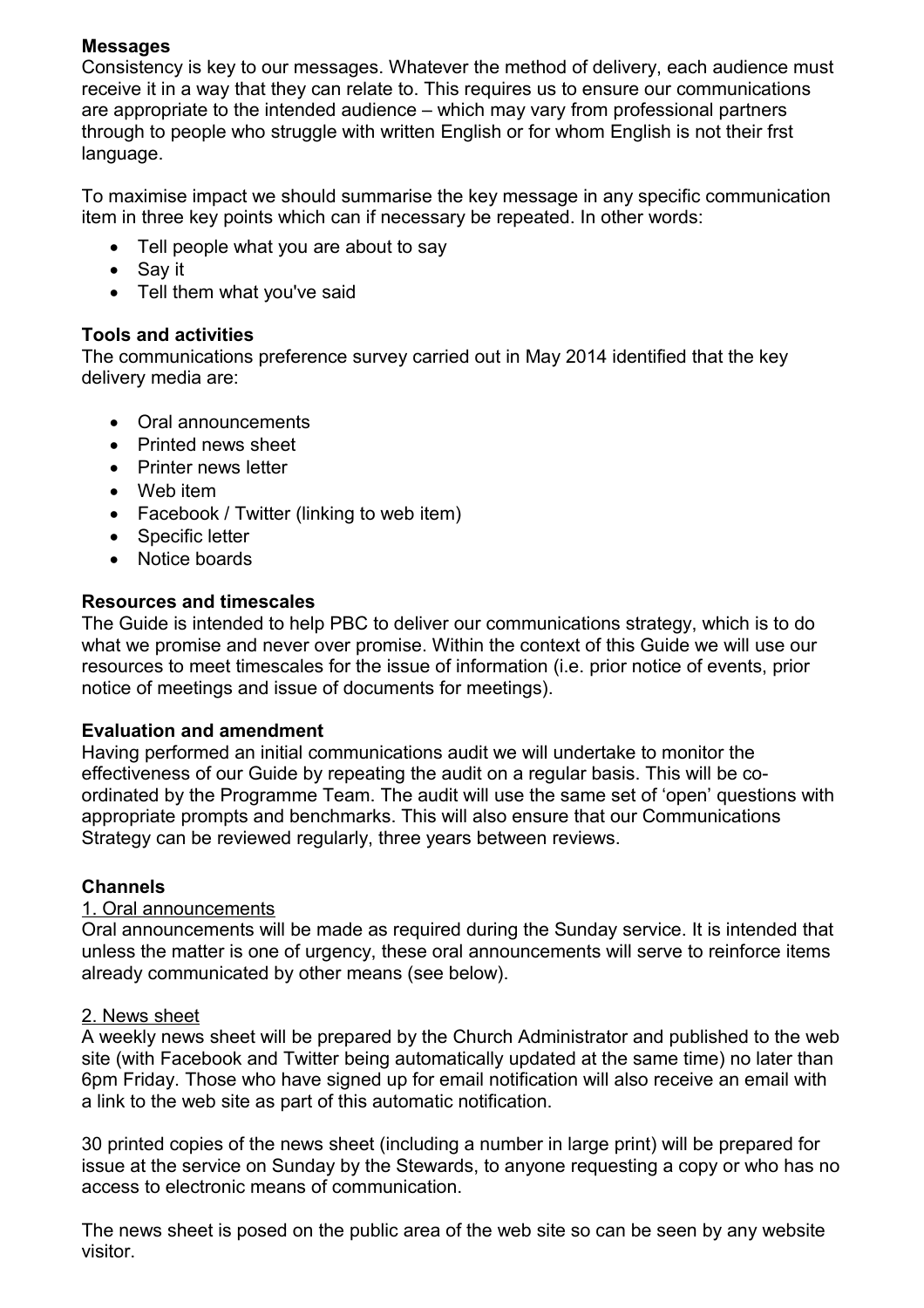#### 3. Newsletters

News letters may be issued for specific purposes – usually in respect of ministry updates such as the termly news letter for the children's work. By their nature these newsletters will be in hard copy.

#### 4. Web site

The web site is available to any editor to upload content using the content management system. The Church Administrator is responsible for approving the content which will then be visible on the web site. Some content is for members only and is uploaded into the dedicated members area of the web site. Any member can obtain a username and password to gain access to this area.

#### 5. Media outlets

Occasionally an activity or event will be considered for wider reporting by the media. In such cases a press release will be presented to the Elders for approval and release.

#### 6. General Advertising

This is more likely to be adopted when an event needs to be advertised to the local community. This may take the form of flyers, leaflets or posters which will be produced in the 'house style' of the Church using appropriate facilities. A copy will be posted on the web site and notified using the autotmatic Twitter and Facebook feed.

#### 7. Closed audience letter

In some situations (where a matter of delicacy is being communicated for example) a personalised letter will be prepared by the Elders and circulated in hard copy by hand to members only.

#### 8. Notice Boards

There will be four notice boards available at various locations in the church:

Lobby Board – this will hold key 'welcome' information regarding the Leadership team and other "who's who" along with insurance details, Statement of Faith and other key organisational messages.

Sanctuary Board – this is located at the south (entrance) end of the Sanctuary and holds information about activities being undertaken by the Church – courses, meetings etc. This will be the key notice board for any items requiring notice to themembership e.g. Meeting agendas.

Missionary Board – this is located at the south west corner of the Sanctuary and is managed by Tim & Cheryl Bowen to enable people to keep up to date with news from our mission partners.

Community Board – this will be located in the side (Leomister Road) entrance lobby, on the wall facing the toilet entrance, and will be for community use e.g. Election notices, events in the community, etc. It is intended for anyone to use but notices will be subject to scrutiny asnd inappropriate messages / notices will be removed. Any notice will be removed after three weeks.